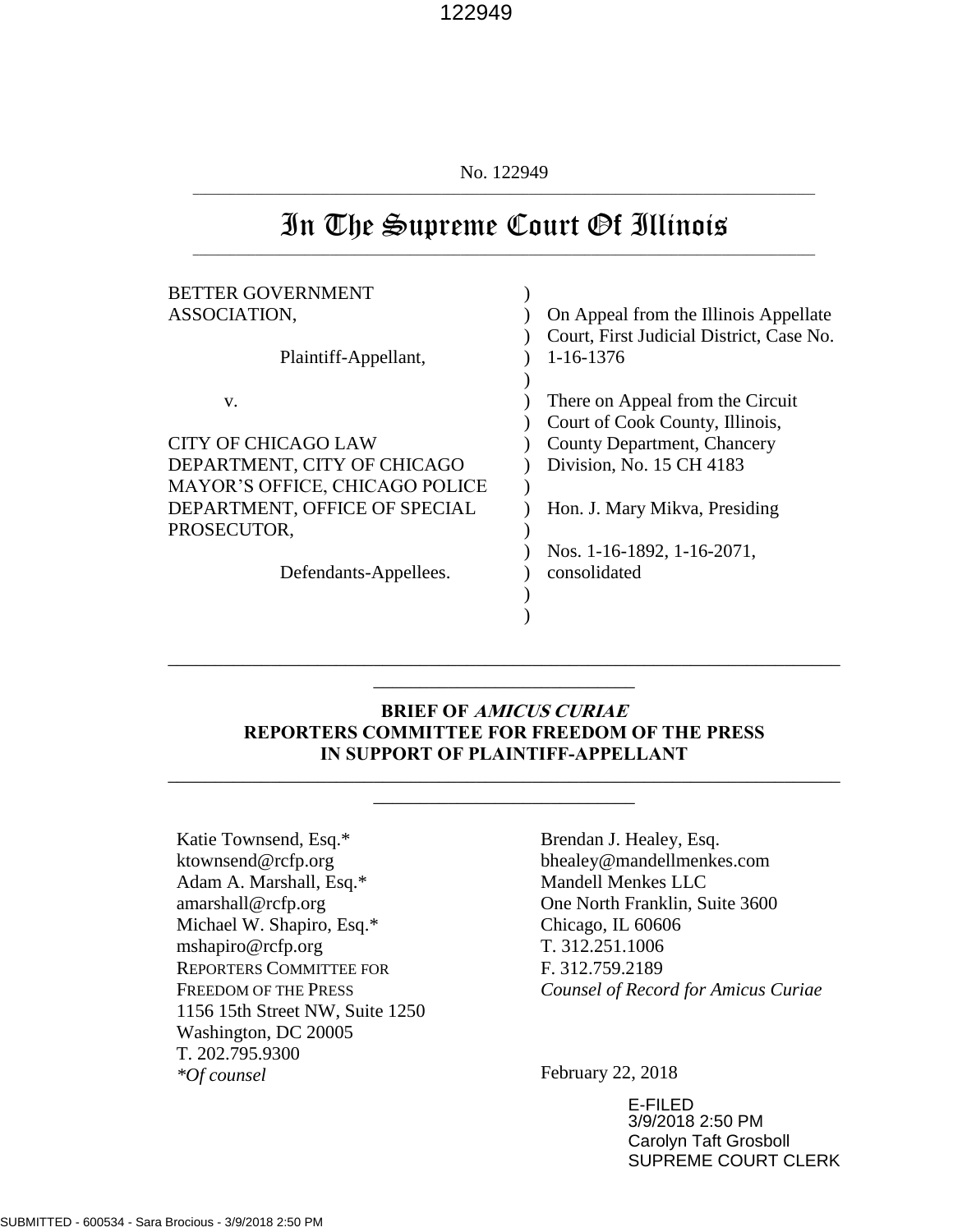# **POINTS AND AUTHORITIES**

|      |                                                                   | Page(s) |
|------|-------------------------------------------------------------------|---------|
| Π.   |                                                                   |         |
|      |                                                                   |         |
|      | Carbondale Convention Ctr., Inc. v. City of Carbondale, 245 Ill.  |         |
| III. |                                                                   |         |
|      | Carbondale Convention Ctr., Inc. v. City of Carbondale, 245 Ill.  |         |
|      | Mya Frazier, Big Tech's Bid to Control FOIA, Columbia             |         |
|      |                                                                   |         |
|      | Hill v. Catholic Charities, 118 Ill. App. 3d 488, 492, 455 N.E.2d |         |
|      |                                                                   |         |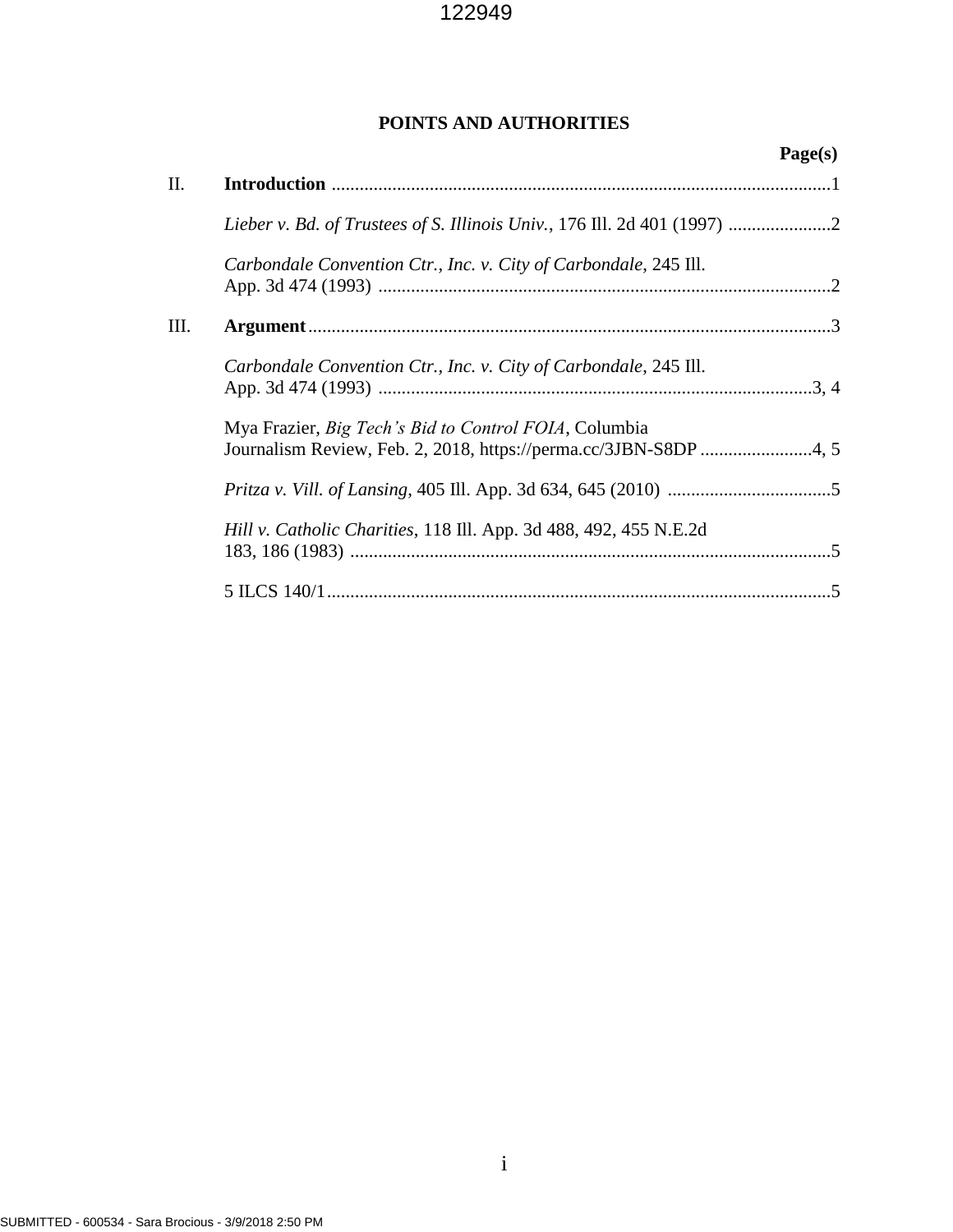## **I. INTEREST OF** *AMICUS CURIAE*

The Reporters Committee for Freedom of the Press is an unincorporated nonprofit association. The Reporters Committee was founded by leading journalists and media lawyers in 1970 when the nation's news media faced an unprecedented wave of government subpoenas forcing reporters to name confidential sources. Today, its attorneys provide *pro bono* legal representation, *amicus curiae* support, and other legal resources to protect First Amendment freedoms and the newsgathering rights of journalists.

 The news media rely on freedom of information laws to obtain public records necessary for reporting on government activities, and the Reporters Committee regularly files *amicus* briefs in support of the public's rights of access to public records when such access is threatened. Here, the Office of the Special Prosecutor ("OSP") obtained a protective order with the specific goal of preventing the City of Chicago (the "City") from disclosing public records under the Illinois Freedom of Information Act, 5 ILCS 140/1 *et seq.* ("FOIA" or the "Act"). The decision of the Appellate Court of Illinois, First Judicial District (the "First District") effectively blesses the use of a protective order to evade the requirements of FOIA and, as a result, threatens the continued ability of the public and the news media to access public records to which they are entitled under the Act. Accordingly, the Reporters Committee files this brief in support of Plaintiff-Appellant Better Government Association ("BGA").

#### **II. INTRODUCTION**

Protective orders procured for the express purpose of preventing a government agency from fulfilling its statutory duty to disclose public records under FOIA undermine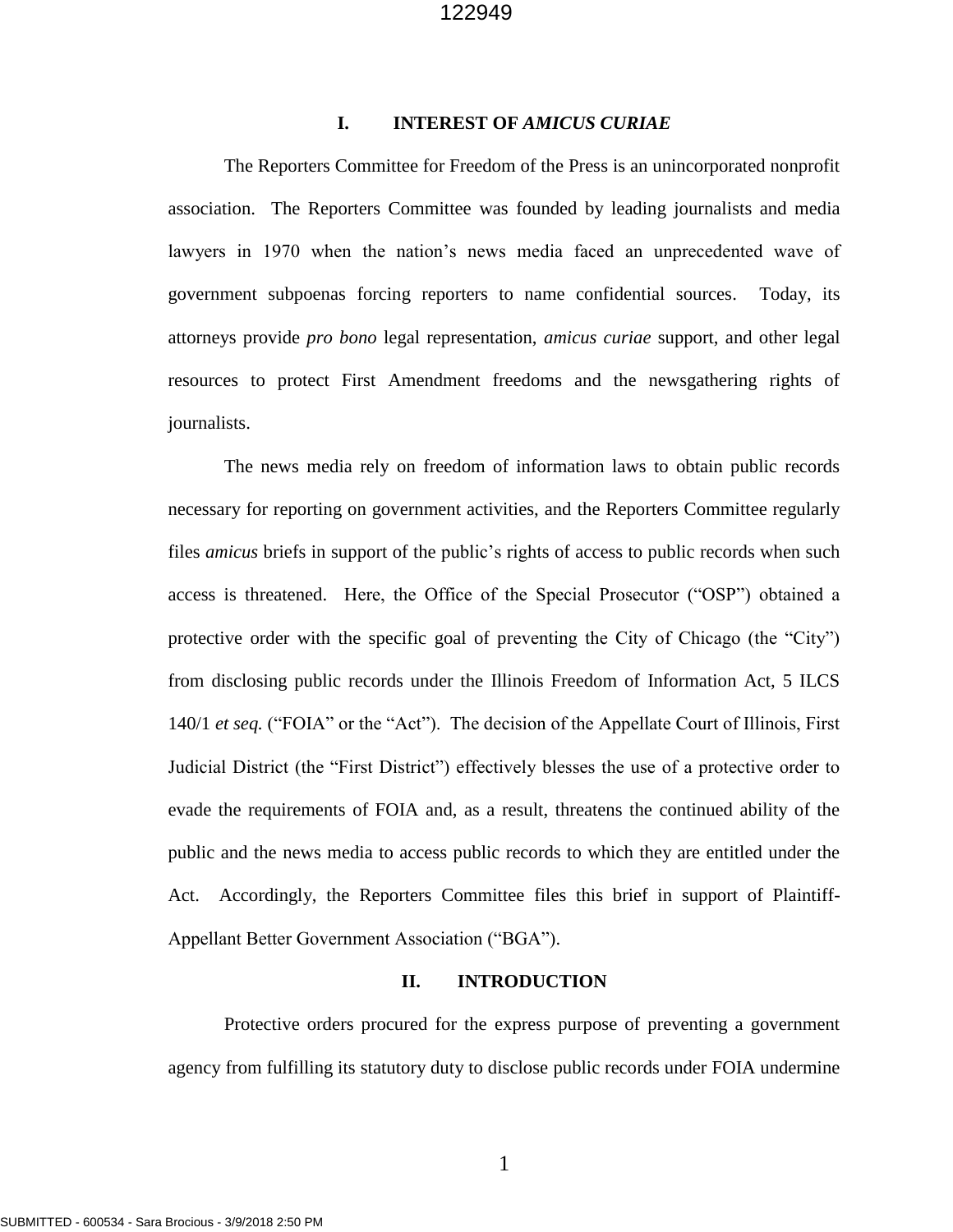Illinois's statutory scheme for the release of public records. Under FOIA, the government may withhold public records based only on a clear exemption found in the Act. *See Lieber v. Bd. of Trustees of S. Illinois Univ.*, 176 Ill. 2d 401, 407 (1997) ("When a public body receives a proper request for information, it must comply with that request unless one of the narrow statutory exemptions applies.") The First District's decision, however, validates the use of a protective order sought specifically to stymie public access to records that would otherwise be required to be disclosed under FOIA.

 In this case, OSP obtained a protective order expressly because it wished to prevent the City's disclosure of public records under FOIA. *Better Gov't Ass'n v. City of Chicago*, 2017 IL App (1st) 161376 ¶ 6. As the Appellate Court of Illinois, Fifth District has previously held, however, and as the First District's opinion below acknowledged, *see id.* at ¶ 49, a government body may not seek a protective order to evade its obligations under FOIA. *Carbondale Convention Ctr., Inc. v. City of Carbondale*, 245 Ill. App. 3d 474 (1993). *Carbondale* is consistent with Illinois FOIA, which states that "it is declared to be the public policy of the State of Illinois that all persons are entitled to full and complete information regarding the affairs of government  $\dots$  " 5 ILCS 140/1. The First District's decision in this case to allow a third party—including another government entity like OSP—to seek a protective order for the purpose of engineering an exception to a public agency's duties under FOIA would, if upheld, have negative effects, particularly in an era of increased privatization.<sup>1</sup>

l

<sup>&</sup>lt;sup>1</sup> This *amicus* brief addresses only the First District's holding that certain of the requested records were not "improperly" withheld because the City withheld them pursuant to a protective order. It does not address the additional arguments in favor of reversal raised by BGA, which are fully argued in BGA's brief.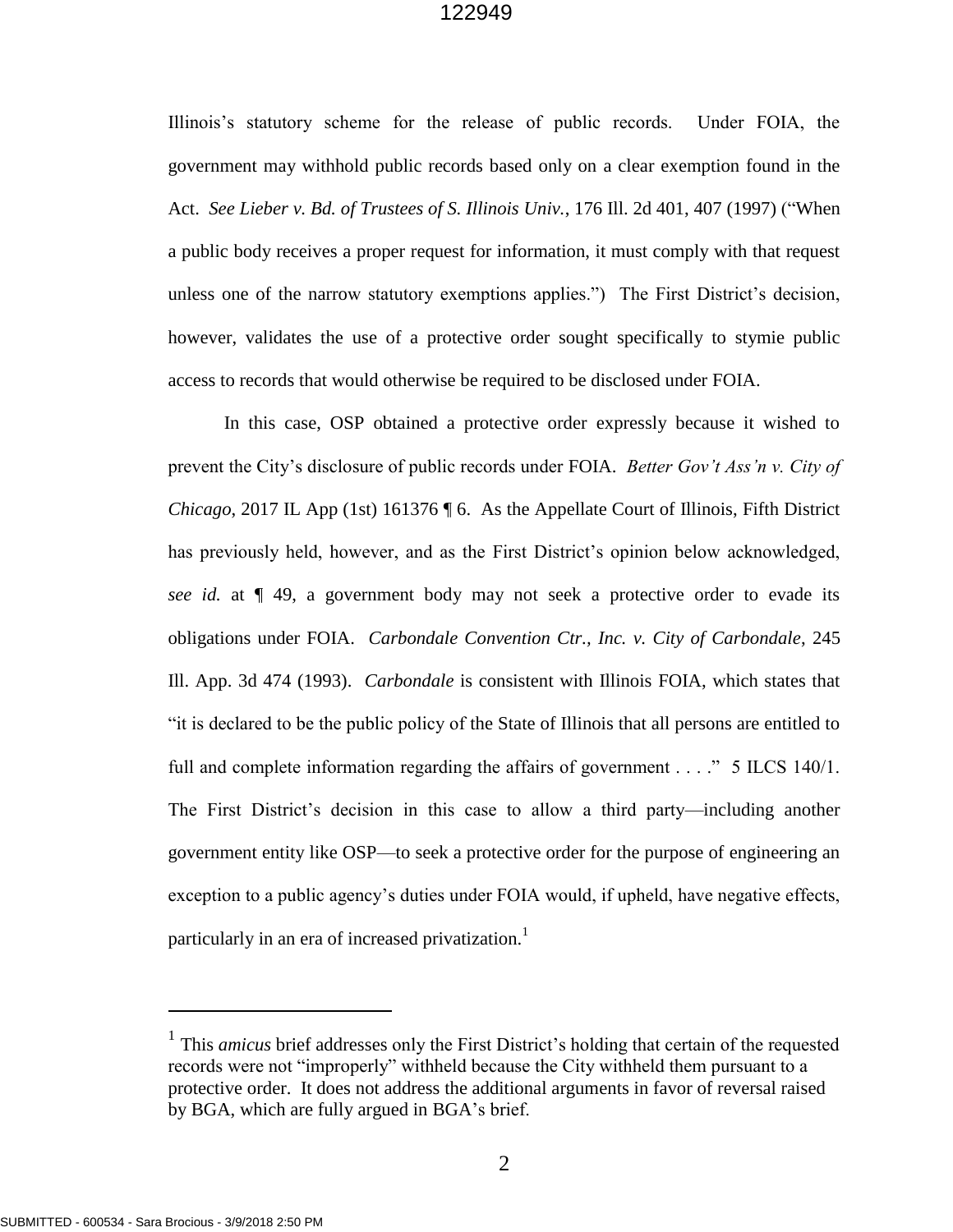#### **III. ARGUMENT**

The record in this case makes perfectly clear that OSP "requested the protective order 'to prevent entities like the City from complying with [FOIA] requests for the secret grand jury materials that would inevitably end up in its hands.'" *Better Gov't Ass'n v. City of Chicago*, 2017 IL App (1st) 161376 ¶ 6. As an initial matter, to the extent that this Court concludes that materials properly designated as grand jury materials are not subject to disclosure under FOIA pursuant to Illinois state law, a protective order designed to shield grand jury materials from disclosure under FOIA is entirely unnecessary. $2$ 

On a more fundamental level, however, the First District's conclusion that the City did not improperly withhold records on the basis of the protective order merely because OSP—not the City—had sought the protective order, *id.* ¶ 49, 51–52, is inconsistent with the persuasive reasoning of prior Illinois case law holding that protective orders designed to elude FOIA are impermissible. In *Carbondale*, the Appellate Court of Illinois, Fifth District, found that permitting a government entity to procure a protective order preventing itself from disclosing records under FOIA "contradicts the purpose and intent of the Act under which the exemptions are intended as shields rather than swords." 245 Ill. App. 3d at 477. In that case, a government body sought an order allowing it to withhold documents otherwise subject to FOIA. *Id.* at 476. After a newspaper was denied access to records on the basis of the protective order, the court held that the protective order could not render the records exempt from disclosure under the Act. *Id.* at 478.

 $\overline{a}$ 

 $2^{2}$  BGA argues that the protective order is being used as a basis to withhold records that are *not* grand jury materials. *See* Pl.'s Pet. for Leave to Appeal, 11–14.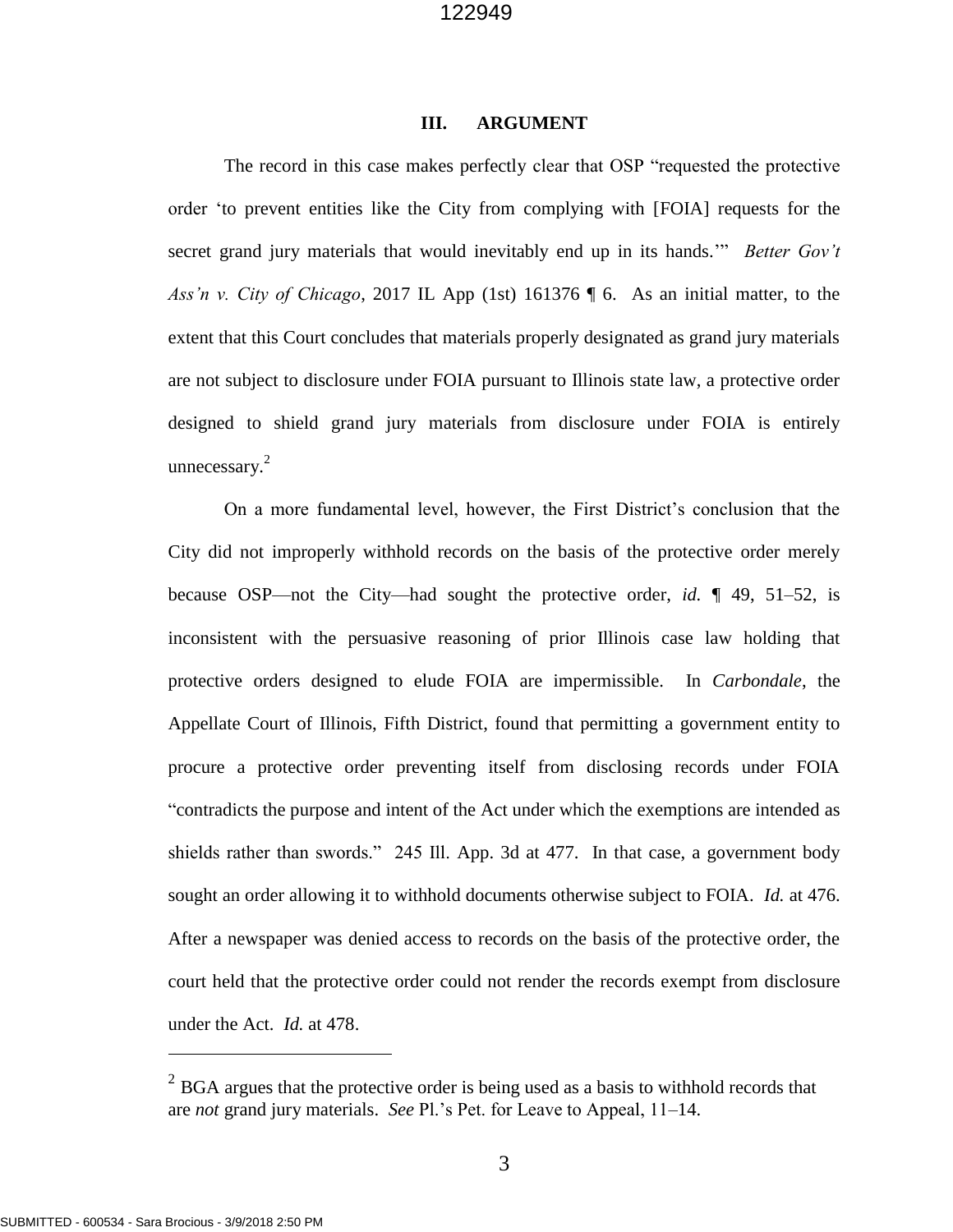Although the government agency that obtained the protective order in *Carbondale* was the same from which the records were sought, *id.* at 476, the Fifth District's reasoning is equally applicable in this case. Here, one public agency obtained a protective order to prevent another public agency, the City, from disclosing public records. The court in *Carbondale* properly identified the larger problem with allowing protective orders that are sought for the purpose of evading FOIA to be used to shield information from disclosure under the Act. As stated in Judge Lewis's concurring opinion, under such an approach, "all information regarding the affairs of government would be legally exempt from disclosure as long as the government could find a judge to sign an order prohibiting disclosure." *Carbondale*, 245 Ill. App. 3d at 479 (Lewis, J., specially concurring).

Allowing a government agency to withhold public records based on a protective order sought for the express purpose of evading FOIA—regardless of whether the protective order was sought by another public agency or a third party—creates an exception to disclosure that could swallow the rule. For instance, fueled in part by greater privatization of government functions, government agencies and officials increasingly contract with third parties, creating an opportunity to do so in a manner that undermines public records laws. A recent report in the *Columbia Journalism Review* describes agreements between state and local governments and technology companies that include provisions concerning public records requests. Mya Frazier, *Big Tech's Bid to Control FOIA*, Columbia Journalism Review, Feb. 2, 2018, https://perma.cc/3JBN-S8DP. In one instance, in an agreement with Ohio's Tax Credit Authority, Facebook requested "prior notice" of any public records request, demanding that such notice be

4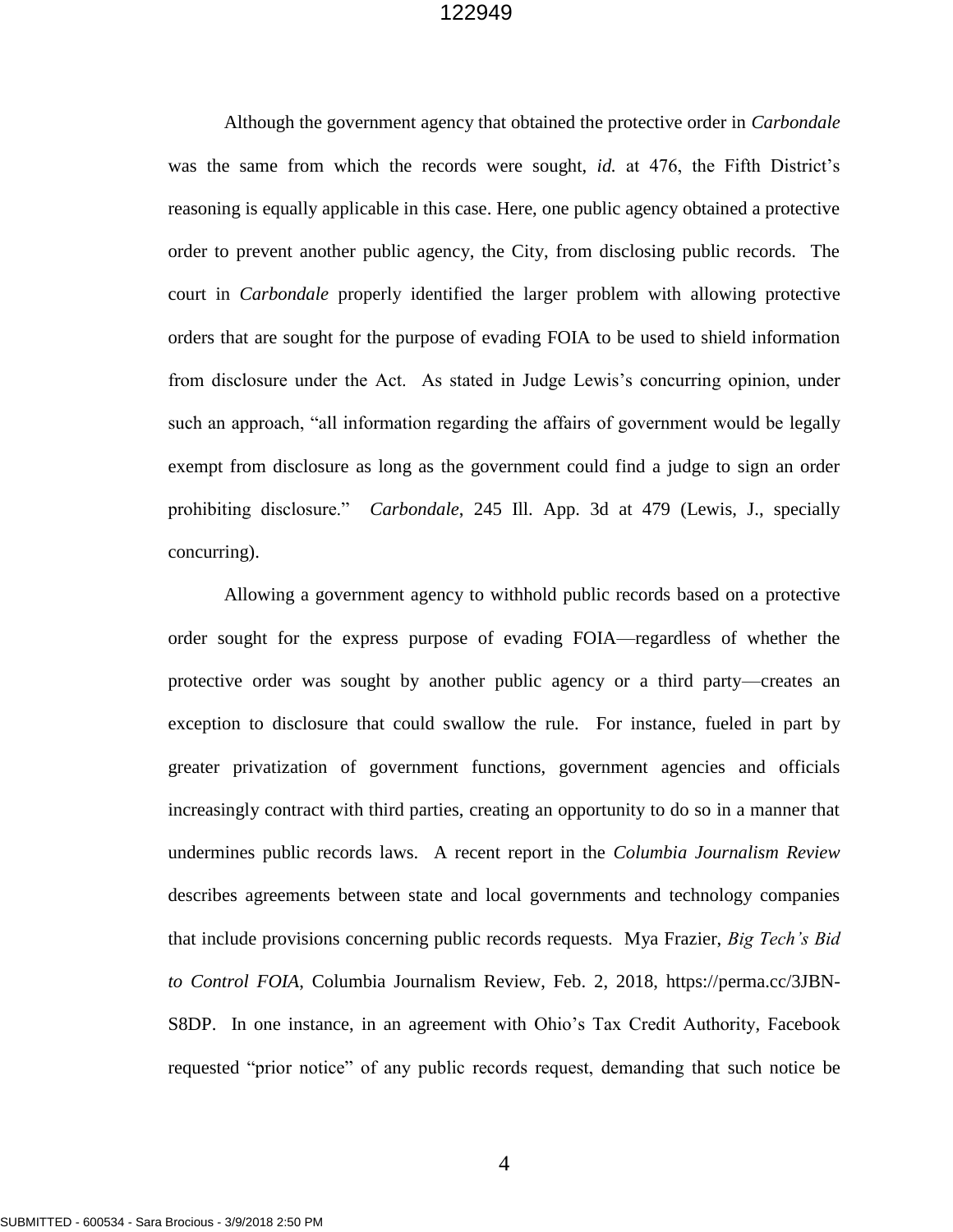sufficient to "seek a protective order or other appropriate remedy." *Id.* Such agreements illustrate the very real possibility that, under the approach adopted by the First District, private companies will seek protective orders for the sole purpose of preventing government agencies from responding to public records requests.

Exempting records from disclosure on the basis of a protective order is also improper because it usurps the legislature's role in determining what records should and should not be disclosed under FOIA. In enacting FOIA, the General Assembly specifically determined what records should be exempt from disclosure under the Act. Allowing a trial court to create *ad hoc* exemptions by entering protective orders for the sole purpose of restricting the lawful dissemination of otherwise public records in response to FOIA requests ignores the well settled principle that "the court cannot legislate but must interpret the law as announced by the legislature." *Pritza v. Vill. of Lansing*, 405 Ill. App. 3d 634, 645 (2010); *see also Hill v. Catholic Charities*, 118 Ill. App. 3d 488, 492 (1983) ("It is not the court's function to annex new provisions, remedy defects or supply omissions.").

Public access to government records has long been regarded as essential to maintaining democratic government, and FOIA embodies this basic tenet. The use of protective orders aimed at preventing the release of public records, regardless of which party obtains the order, is inconsistent with the State's public policy of openness and accessibility of public records, *see* 5 ILCS 140/1, and threatens to corrode the democratic principles FOIA safeguards.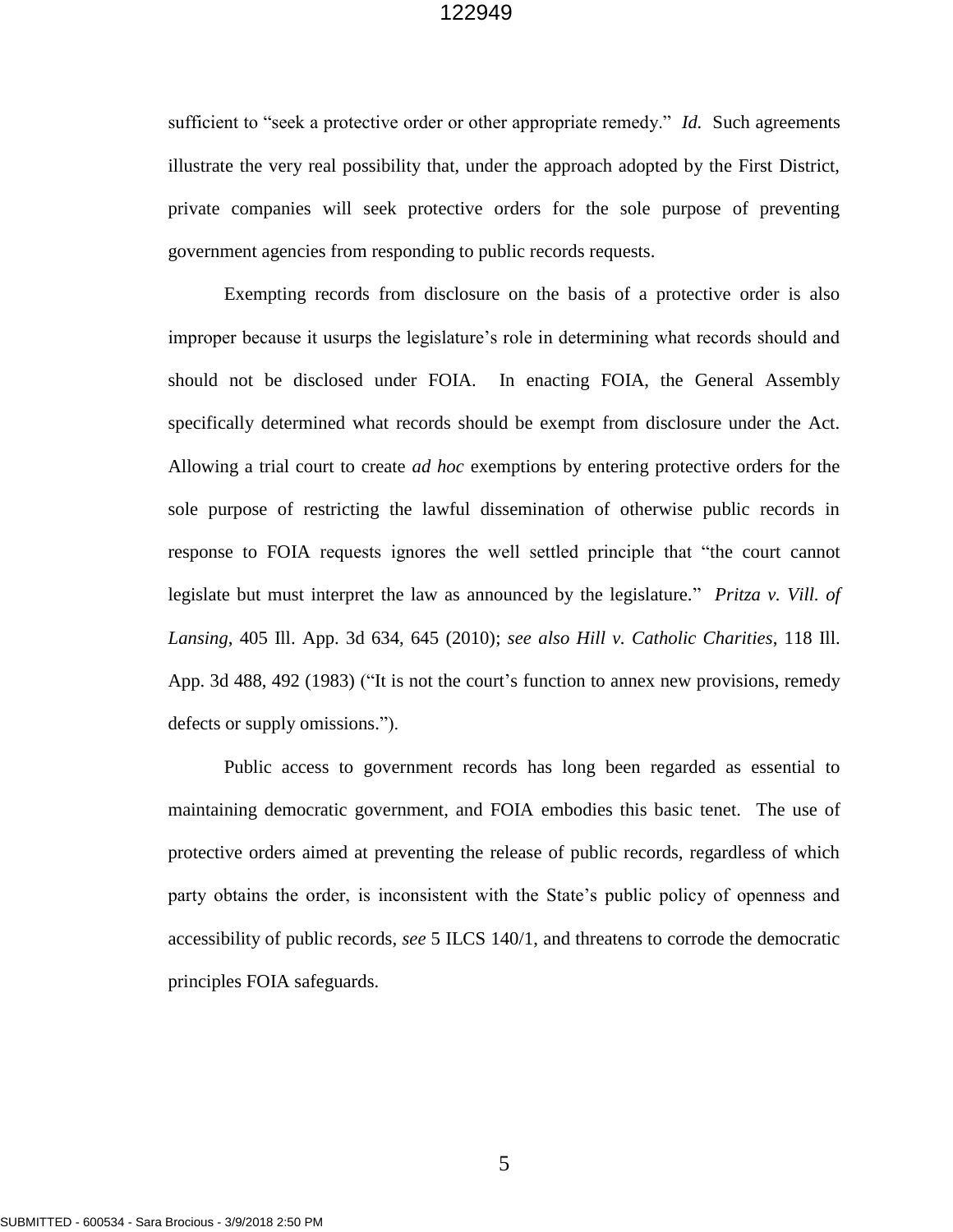#### **IV. CONCLUSION**

For the foregoing reasons, the Reporters Committee urges this Court to reverse the First District's determination that the City did not "improperly withhold" records otherwise required to be disclosed under FOIA on the basis of a protective order.

February 22, 2018 Respectfully submitted,

Katie Townsend, Esq.\* ktownsend@rcfp.org Adam A. Marshall, Esq.\* amarshall@rcfp.org Michael W. Shapiro, Esq.\* mshapiro@rcfp.org REPORTERS COMMITTEE FOR FREEDOM OF THE PRESS 1156 15th Street NW, Suite 1250 Washington, DC 20005 T. 202.795.9300

*\*Of counsel*

/s/ Brendan J. Healey

Brendan J. Healey, Esq. bhealey@mandellmenkes.com Mandell Menkes LLC One North Franklin, Suite 3600 Chicago, IL 60606 T. 312.251.1006 F. 312.759.2189 *Counsel of Record for* Amicus Curiae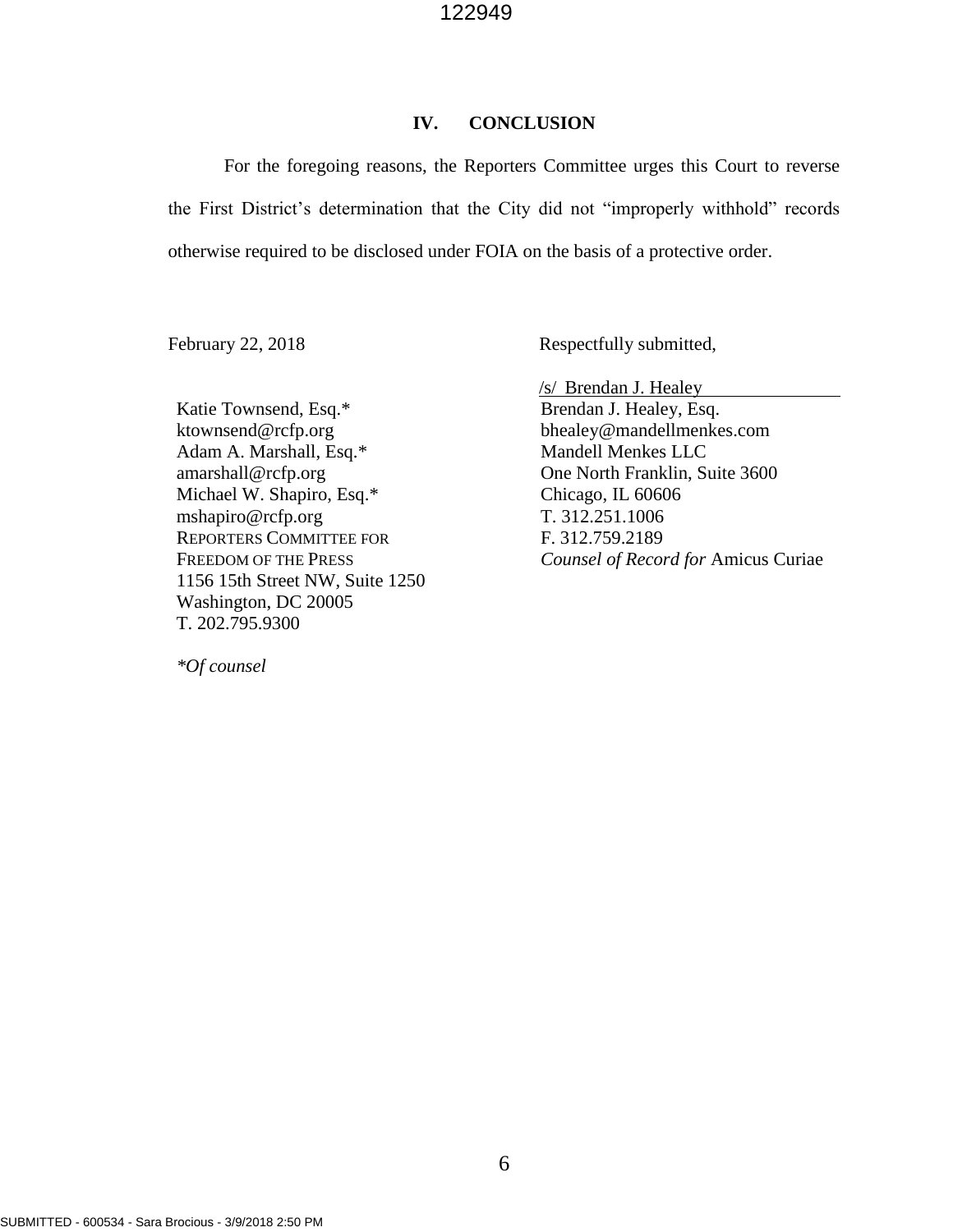# **CERTIFICATE OF COMPLIANCE**

I certify that this brief conforms to the requirements of Rules 341(a) and (b). The length of this brief, excluding the pages or words contained in the Rule 341(d) cover, the Rule 341(h)(1) statement of points and authorities, the Rule 341(c) certificate of compliance, the certificate of service, and those matters to be appended to the brief under Rule 342(a), is six pages.

> /s/ Brendan J. Healey Brendan J. Healey, Esq.